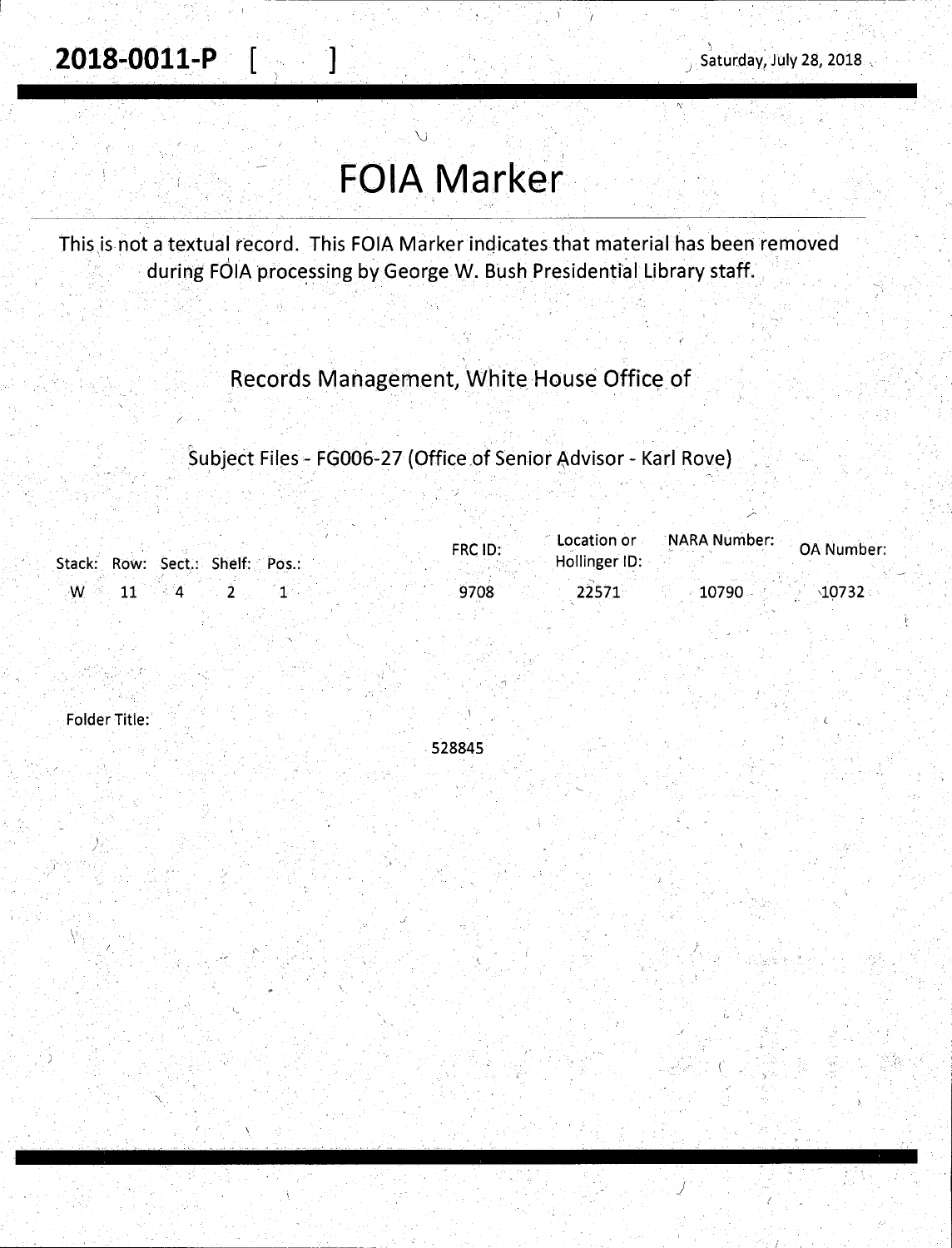## **·Withdrawn/Redacted Material**  The George W. Bush Library

| NO.                                                                 | <b>DOCUMENT FORM</b>                                                                                                                        | <b>SUBJECT/TITLE</b> |  |                                                      |                                               | PAGES | <b>DATE</b>                                                                                                                                 | <b>RESTRICTION(S)</b>                                                            |
|---------------------------------------------------------------------|---------------------------------------------------------------------------------------------------------------------------------------------|----------------------|--|------------------------------------------------------|-----------------------------------------------|-------|---------------------------------------------------------------------------------------------------------------------------------------------|----------------------------------------------------------------------------------|
| 001                                                                 | Email                                                                                                                                       |                      |  | Priscilla Owen - To: Susan Ralston - From: Karl Rove |                                               |       | 12/12/2001                                                                                                                                  | $\cdot$ P5:                                                                      |
|                                                                     |                                                                                                                                             |                      |  |                                                      |                                               |       |                                                                                                                                             |                                                                                  |
|                                                                     |                                                                                                                                             |                      |  |                                                      |                                               |       |                                                                                                                                             |                                                                                  |
|                                                                     |                                                                                                                                             |                      |  |                                                      |                                               |       |                                                                                                                                             |                                                                                  |
|                                                                     |                                                                                                                                             |                      |  |                                                      |                                               |       |                                                                                                                                             |                                                                                  |
|                                                                     |                                                                                                                                             |                      |  |                                                      |                                               |       |                                                                                                                                             |                                                                                  |
|                                                                     |                                                                                                                                             |                      |  |                                                      |                                               |       |                                                                                                                                             |                                                                                  |
|                                                                     |                                                                                                                                             |                      |  |                                                      |                                               |       |                                                                                                                                             |                                                                                  |
|                                                                     |                                                                                                                                             |                      |  |                                                      |                                               |       |                                                                                                                                             |                                                                                  |
|                                                                     |                                                                                                                                             |                      |  |                                                      |                                               |       |                                                                                                                                             |                                                                                  |
|                                                                     |                                                                                                                                             |                      |  |                                                      |                                               |       |                                                                                                                                             |                                                                                  |
|                                                                     |                                                                                                                                             |                      |  |                                                      |                                               |       |                                                                                                                                             |                                                                                  |
|                                                                     |                                                                                                                                             |                      |  |                                                      |                                               |       |                                                                                                                                             |                                                                                  |
|                                                                     | <b>COLLECTION TITLE:</b><br>Records Management, White House Office of<br>Subject Files - FG006-27 (Office of Senior Advisor - Karl Rove)    |                      |  |                                                      |                                               |       |                                                                                                                                             |                                                                                  |
|                                                                     |                                                                                                                                             |                      |  |                                                      |                                               |       |                                                                                                                                             |                                                                                  |
| <b>SERIES:</b><br><b>FOLDER TITLE:</b><br>528845<br>FRC ID:<br>9708 |                                                                                                                                             |                      |  | <b>RESTRICTION CODES</b>                             |                                               |       |                                                                                                                                             |                                                                                  |
|                                                                     | Presidential Records Act - [44 U.S.C. 2204(a)]                                                                                              |                      |  | Freedom of Information Act - [5 U.S.C. 552(b)]       |                                               |       |                                                                                                                                             |                                                                                  |
|                                                                     | P1 National Security Classified Information [(a)(1) of the PRA]<br>P2 Relating to the appointment to Federal office $[(a)(2)$ of the PRA    |                      |  |                                                      |                                               |       | b(1) National security classified information [(b)(1) of the FOIA]<br>b(2) Release would disclose internal personnel rules and practices of |                                                                                  |
|                                                                     | P3 Release would violate a Federal statute $[(a)(3)$ of the PRA]<br>P4 Release would disclose trade secrets or confidential commercial or   |                      |  |                                                      | an agency $[(b)(2)$ of the FOIA]              |       | $b(3)$ Release would violate a Federal statute $[(b)(3)$ of the FOIA]                                                                       |                                                                                  |
|                                                                     | financial information $[(a)(4)$ of the PRA]<br>P5 Release would disclose confidential advice between the President                          |                      |  |                                                      | information $[(b)(4)$ of the FOIA]            |       | b(4) Release would disclose trade secrets or confidential or financial                                                                      |                                                                                  |
|                                                                     | and his advisors, or between such advisors [a](5) of the PRA]<br>P6 Release would constitute a clearly unwarranted invasion of              |                      |  |                                                      | personal privacy $[(b)(6)$ of the FOIA]       |       | b(6) Release would constitute a clearly unwarranted invasion of                                                                             |                                                                                  |
|                                                                     | personal privacy $[(a)(6)$ of the PRA]                                                                                                      |                      |  |                                                      | purposes $[(b)(7)$ of the FOIA.               |       | b(7) Release would disclose information compiled for law enforcement                                                                        |                                                                                  |
| $2201(3)$ .                                                         | PRM. Personal record misfile defined in accordance with 44 U.S.C.                                                                           |                      |  |                                                      | financial institutions $[(b)(8)$ of the FOIA] |       | b(8) Release would disclose information concerning the regulation of                                                                        |                                                                                  |
|                                                                     |                                                                                                                                             |                      |  |                                                      | concerning wells $[(b)(9)$ of the FOIA]       |       | b(9) Release would disclose geological or geophysical information                                                                           |                                                                                  |
|                                                                     | A. Closed by Executive Order 13526 governing access to national                                                                             |                      |  | <b>Records Not Subject to FOIA</b>                   |                                               |       |                                                                                                                                             |                                                                                  |
| <b>Deed of Gift Restrictions</b><br>security information.           | B. Closed by statute or by the agency which originated the document.<br>C. Closed in accordance with restrictions contained in donor's deed |                      |  | the Freedom of Information Act.                      |                                               |       |                                                                                                                                             | Court Sealed - The document is withheld under a court seal and is not subject to |